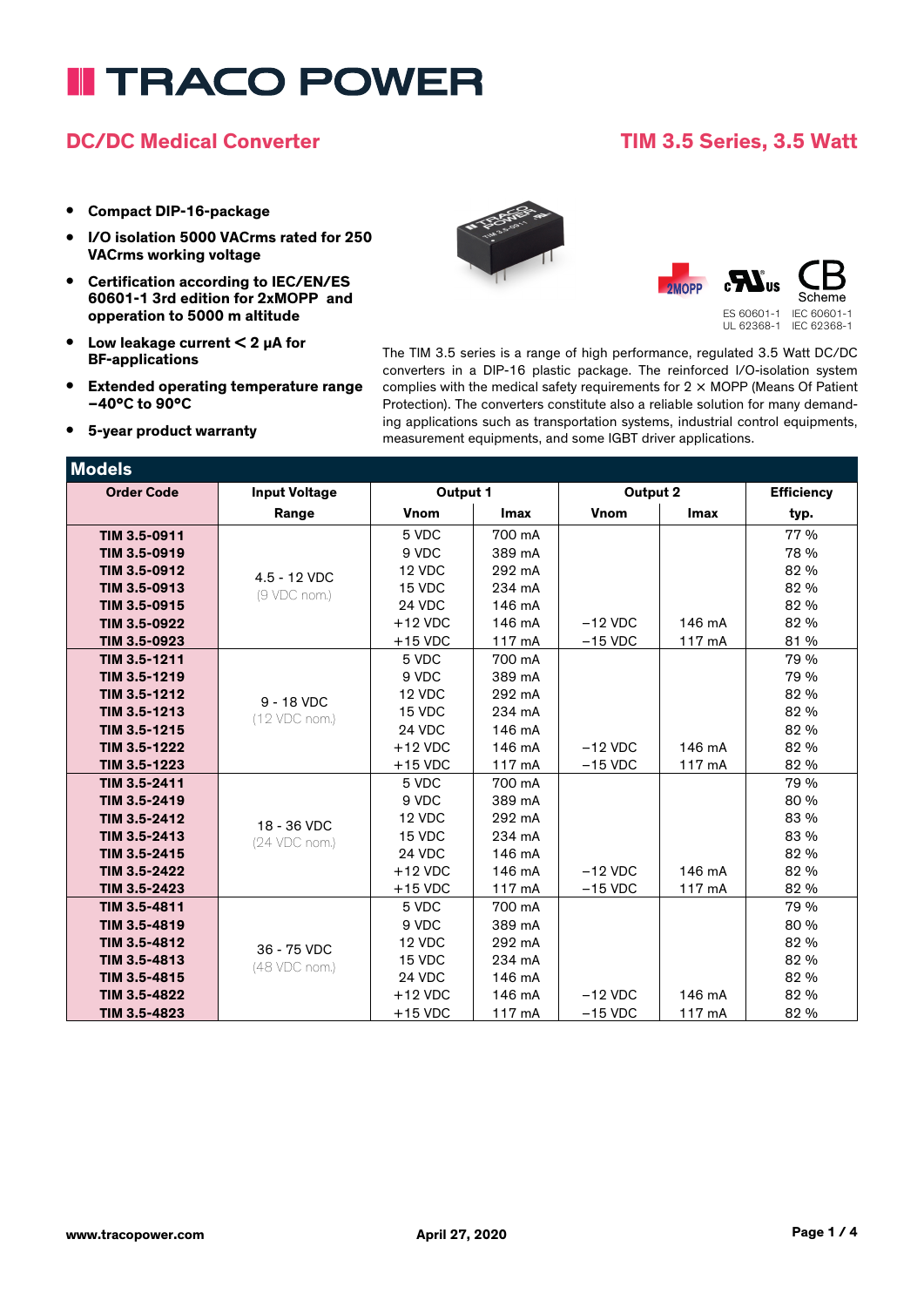## **II TRACO POWER**

| <b>Input Specifications</b> |              |                           |                                                        |
|-----------------------------|--------------|---------------------------|--------------------------------------------------------|
| Input Current               | - At no load | 9 Vin models: 90 mA typ.  |                                                        |
|                             |              | 12 Vin models: 50 mA typ. |                                                        |
|                             |              | 24 Vin models: 50 mA typ. |                                                        |
|                             |              | 48 Vin models: 13 mA typ. |                                                        |
| Surge Voltage               |              |                           | $9$ Vin models: <b>15 VDC max.</b> (1 s max.)          |
|                             |              |                           | 12 Vin models: 25 VDC max. (1 s max.)                  |
|                             |              |                           | 24 Vin models: <b>50 VDC max.</b> (1 s max.)           |
|                             |              |                           | 48 Vin models: <b>100 VDC max.</b> (1 s max.)          |
| Under Voltage Lockout       |              |                           | 9 Vin models: 2 VDC min. / 3 VDC typ. / 4 VDC max.     |
|                             |              |                           | 12 Vin models: 6 VDC min. / 7 VDC typ. / 8 VDC max.    |
|                             |              |                           | 24 Vin models: 13 VDC min. / 15 VDC typ. / 17 VDC max. |
|                             |              |                           | 48 Vin models: 29 VDC min. / 32 VDC typ. / 35 VDC max. |
| Recommended Input Fuse      |              |                           | 9 Vin models: <b>1'600 mA</b> (slow blow)              |
|                             |              |                           | 12 Vin models: <b>800 mA</b> (slow blow)               |
|                             |              |                           | 24 Vin models: 500 mA (slow blow)                      |
|                             |              |                           | 48 Vin models: 315 mA (slow blow)                      |
|                             |              |                           | (The need of an external fuse has to be assessed       |
|                             |              |                           | in the final application.)                             |
| Input Filter                |              |                           | <b>Internal Capacitor</b>                              |

| <b>Output Specifications</b>    |                                 |                                          |                                          |
|---------------------------------|---------------------------------|------------------------------------------|------------------------------------------|
| <b>Voltage Set Accuracy</b>     |                                 |                                          | $±1\%$ max.                              |
| Regulation                      | - Input Variation (Vmin - Vmax) | single output models: 0.2% max.          |                                          |
|                                 |                                 | dual output models: 0.2% max.            |                                          |
|                                 | - Load Variation (10 - 90%)     | single output models: 0.5% max.          |                                          |
|                                 |                                 |                                          | dual output models: 0.8% max. (Output 1) |
|                                 |                                 |                                          | <b>0.8% max.</b> (Output 2)              |
|                                 | - Cross Regulation              | dual output models: 5% max.              |                                          |
|                                 | (25% / 100% asym. load)         |                                          |                                          |
| Ripple and Noise                | - single output                 |                                          | 5 Vout models: 50 mVp-p typ.             |
| (20 MHz Bandwidth)              |                                 |                                          | 9 Vout models: 50 mVp-p typ.             |
|                                 |                                 | 12 Vout models: 50 mVp-p typ.            |                                          |
|                                 |                                 | 15 Vout models: 50 mVp-p typ.            |                                          |
|                                 |                                 | 24 Vout models: 75 mVp-p typ.            |                                          |
|                                 | - dual output                   | 12 / -12 Vout models: 75 / 75 mVp-p typ. |                                          |
|                                 |                                 | 15 / -15 Vout models: 75 / 75 mVp-p typ. |                                          |
| Capacitive Load                 | - single output                 |                                          | 5 Vout models: 1'470 µF max.             |
|                                 |                                 | 9 Vout models: 680 µF max.               |                                          |
|                                 |                                 | 12 Vout models: 470 µF max.              |                                          |
|                                 |                                 | 15 Vout models: 330 µF max.              |                                          |
|                                 |                                 | 24 Vout models: 170 µF max.              |                                          |
|                                 | - dual output                   | 12 / -12 Vout models: 220 / 220 µF max.  |                                          |
|                                 |                                 | 15 / -15 Vout models: 160 / 160 µF max.  |                                          |
| Minimum Load                    |                                 |                                          | Not required                             |
| <b>Temperature Coefficient</b>  |                                 |                                          | ±0.02 %/K max.                           |
| Start-up Time                   |                                 |                                          | 10 ms typ. / 20 ms max.                  |
| <b>Short Circuit Protection</b> |                                 |                                          | Continuous, Automatic recovery           |
| Overvoltage Protection          |                                 |                                          | 104 - 160% of Vout nom.                  |
|                                 |                                 |                                          | (depending on model)                     |
|                                 |                                 |                                          | 6 - 8 VDC (5 VDC model)                  |
|                                 |                                 |                                          | 10 - 14 VDC (9 VDC model)                |
|                                 |                                 |                                          | 13 - 19 VDC (12 VDC model)               |
|                                 |                                 |                                          | 16 - 22 VDC (15 VDC model)               |
|                                 |                                 |                                          | 25 - 35 VDC (24 VDC model)               |
| <b>Transient Response</b>       | - Response Time                 |                                          | 500 $\mu$ s typ. (25% Load Step)         |

All specifications valid at nominal voltage, full load and +25°C after warm-up time unless otherwise stated.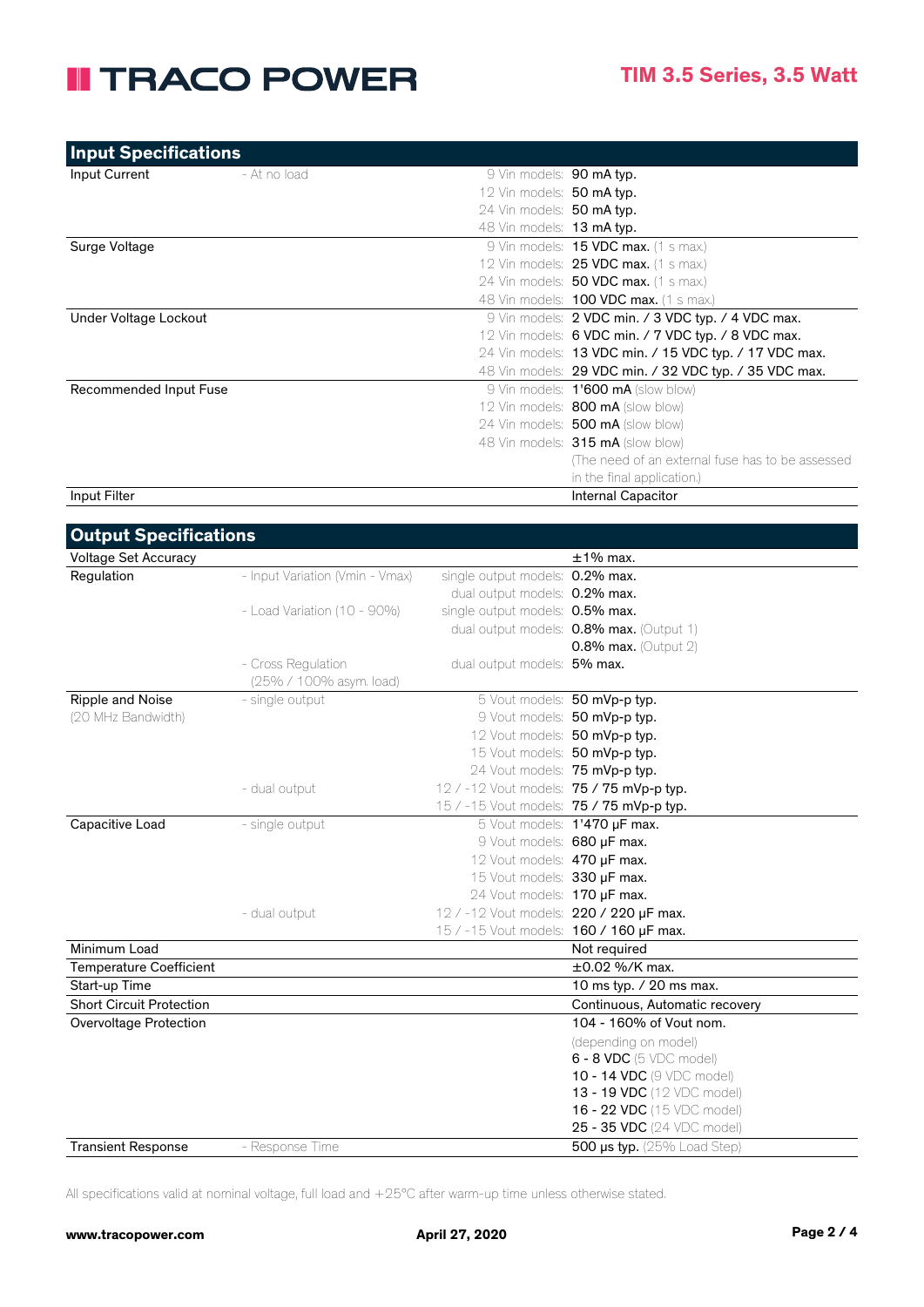## **II TRACO POWER**

| <b>Safety Specifications</b> |                             |                                                                                              |
|------------------------------|-----------------------------|----------------------------------------------------------------------------------------------|
| <b>Safety Standards</b>      | - IT / Multimedia Equipment | EN 62368-1                                                                                   |
|                              |                             | IEC 62368-1                                                                                  |
|                              |                             | UL 62368-1                                                                                   |
|                              | - Medical Equipment         | EN 60601-1                                                                                   |
|                              |                             | IEC 60601-1                                                                                  |
|                              |                             | ANSI/AAMI ES 60601-1                                                                         |
|                              |                             | 2 x MOPP (Means Of Patient Protection)                                                       |
|                              | - Certification Documents   | www.tracopower.com/overview/tim3-5                                                           |
| <b>Pollution Degree</b>      |                             | PD <sub>2</sub>                                                                              |
|                              |                             |                                                                                              |
| <b>EMC Specifications</b>    |                             |                                                                                              |
| <b>EMI Emissions</b>         |                             | <b>EN 60601-1-2 edition 4 (Medical Devices)</b>                                              |
|                              | - Conducted Emissions       | EN 55011 class B (with external filter)                                                      |
|                              |                             | <b>EN 55032 class B</b> (with external filter)                                               |
|                              |                             | FCC Part 18 class B (with external filter)                                                   |
|                              | - Radiated Emissions        | <b>EN 55011 class B</b> (with external filter)                                               |
|                              |                             | <b>EN 55032 class B</b> (with external filter)<br>FCC Part 18 class B (with external filter) |
|                              |                             | External filter proposal: www.tracopower.com/overview/tim3-5                                 |
| <b>EMS Immunity</b>          |                             | EN 60601-1-2 edition 4 (Medical Devices)                                                     |
|                              | - Electrostatic Discharge   | Air: EN 61000-4-2, ±15 kV, perf. criteria A                                                  |
|                              |                             | Contact: EN 61000-4-2, ±8 kV, perf. criteria A                                               |
|                              | - RF Electromagnetic Field  | EN 61000-4-3, 10 V/m, perf. criteria A                                                       |
|                              | - EFT (Burst) / Surge       | EN 61000-4-4, ±2 kV, perf. criteria A                                                        |
|                              |                             | EN 61000-4-5, ±1 kV, perf. criteria A                                                        |
|                              |                             | Ext. input component: 9 Vin models: KY 1000 µF // TVS SMDJ18A                                |
|                              |                             | 12 Vin models: KY 470 µF                                                                     |
|                              |                             | 24 Vin models: KY 470 µF                                                                     |
|                              |                             | 48 Vin models: KY 220 µF                                                                     |
|                              | - Conducted RF Disturbances | EN 61000-4-6, 10 Vrms, perf. criteria A                                                      |
|                              | - PF Magnetic Field         | Continuous: EN 61000-4-8, 100 A/m, perf. criteria A                                          |
|                              |                             | 1 s: EN 61000-4-8, 1000 A/m, perf. criteria A                                                |

| <b>General Specifications</b>    |                                 |                            |                                                        |
|----------------------------------|---------------------------------|----------------------------|--------------------------------------------------------|
| <b>Relative Humidity</b>         |                                 |                            | 95% max. (non condensing)                              |
| <b>Temperature Ranges</b>        | - Operating Temperature         |                            | $-40^{\circ}$ C to $+90^{\circ}$ C                     |
|                                  | - Case Temperature              |                            | $+105^{\circ}$ C max.                                  |
|                                  | - Storage Temperature           |                            | $-55^{\circ}$ C to $+125^{\circ}$ C                    |
| Power Derating                   | - High Temperature              |                            | 3.3 %/K above 75°C                                     |
| <b>Cooling System</b>            |                                 |                            | Natural convection (20 LFM)                            |
| <b>Remote Control</b>            | - Current Controlled Remote     |                            | On: open circuit                                       |
|                                  |                                 |                            | Off: 2 to 4 mA current (internal 1 $k\Omega$ resistor) |
|                                  |                                 | External circuit proposal: | www.tracopower.com/info/current-remote.pdf             |
|                                  | - Off Idle Input Current        |                            | $2.5$ mA typ.                                          |
| <b>Altitude During Operation</b> |                                 |                            | 5'000 m max.                                           |
| <b>Switching Frequency</b>       |                                 |                            | 100 kHz min. (RCC)                                     |
| <b>Insulation System</b>         |                                 |                            | Reinforced Insulation                                  |
| <b>Working Voltage</b> (rated)   |                                 |                            | <b>250 VAC</b>                                         |
| <b>Isolation Test Voltage</b>    | - Input to Output, 60 s         |                            | 5'000 VAC                                              |
| Creepage                         | - Input to Output               |                            | 8 mm min.                                              |
| Clearance                        | - Input to Output               |                            | 8 mm min.                                              |
| <b>Isolation Capacitance</b>     | - Input to Output, 100 kHz, 1 V |                            | 16 $pF$ typ.                                           |
|                                  |                                 |                            | 20 pF max.                                             |
| Leakage Current                  | - Touch Current                 |                            | <b>2 µA max.</b> (at 240 VAC / 60 Hz)                  |
| Reliability                      | - Calculated MTBF               |                            | 5'041'000 h (MIL-HDBK-217F, ground benign)             |
|                                  |                                 |                            |                                                        |

All specifications valid at nominal voltage, full load and +25°C after warm-up time unless otherwise stated.